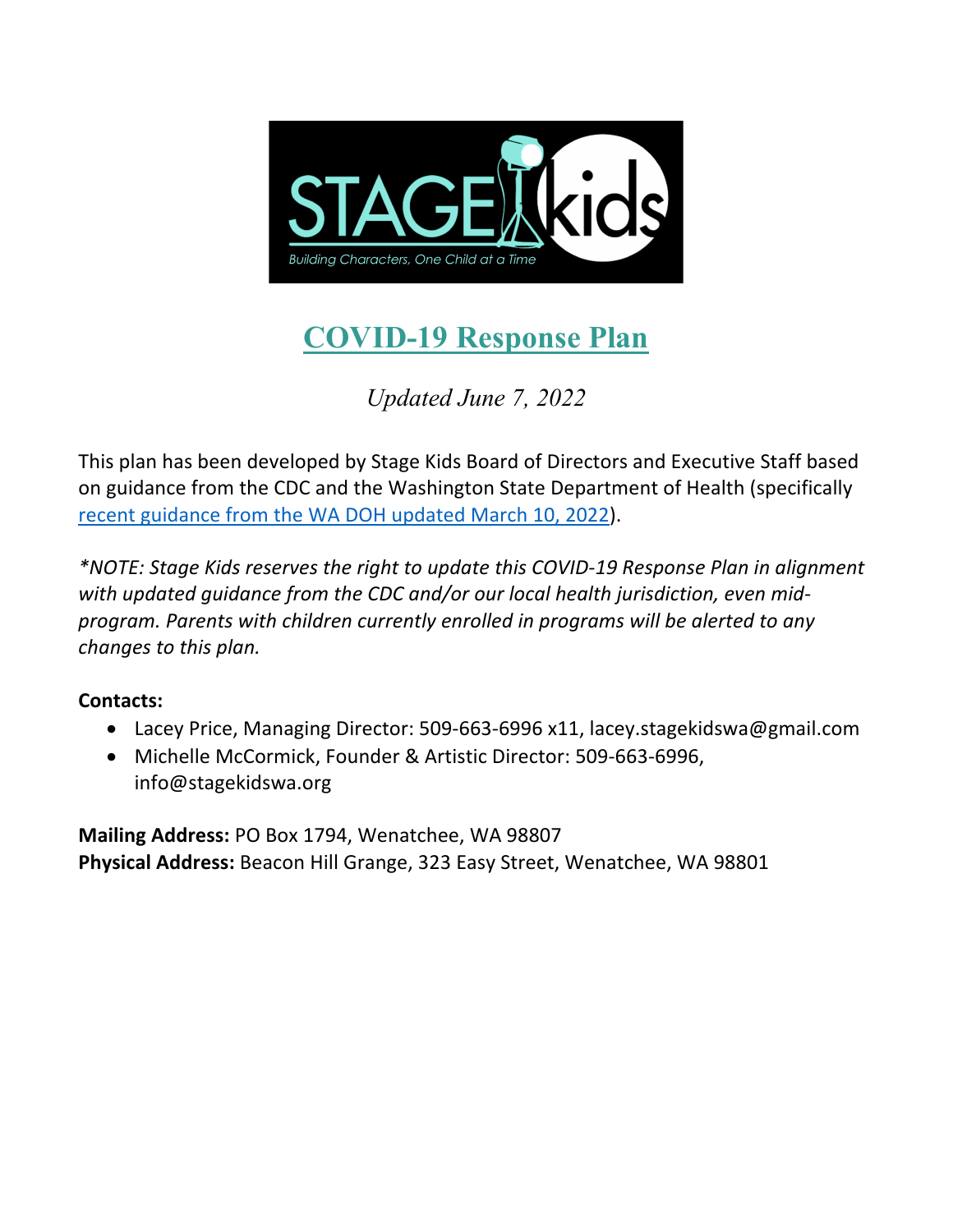# Table of Contents

| What to do if Someone Develops Symptoms of COVID-19 While at Stage Kids 4                 |
|-------------------------------------------------------------------------------------------|
|                                                                                           |
| What to Do if Someone Visited Stage Kids while Contagious with COVID-19  4                |
| Returning to Stage Kids After COVID-19 Symptoms, Testing, or Exposure  5                  |
|                                                                                           |
|                                                                                           |
|                                                                                           |
|                                                                                           |
|                                                                                           |
|                                                                                           |
| Reporting Cases and Outbreaks and Working with Public Health Error! Bookmark not defined. |
|                                                                                           |
|                                                                                           |
|                                                                                           |
|                                                                                           |

# **Most Recent Updates to this Plan**

A full history of updates to this plan can be found on the last page of this document.

• 6/7/22: In alignment with guidance from the CDC, "day 0" is now the first day of symptoms or the first day of a positive COVID test, whichever occurred first.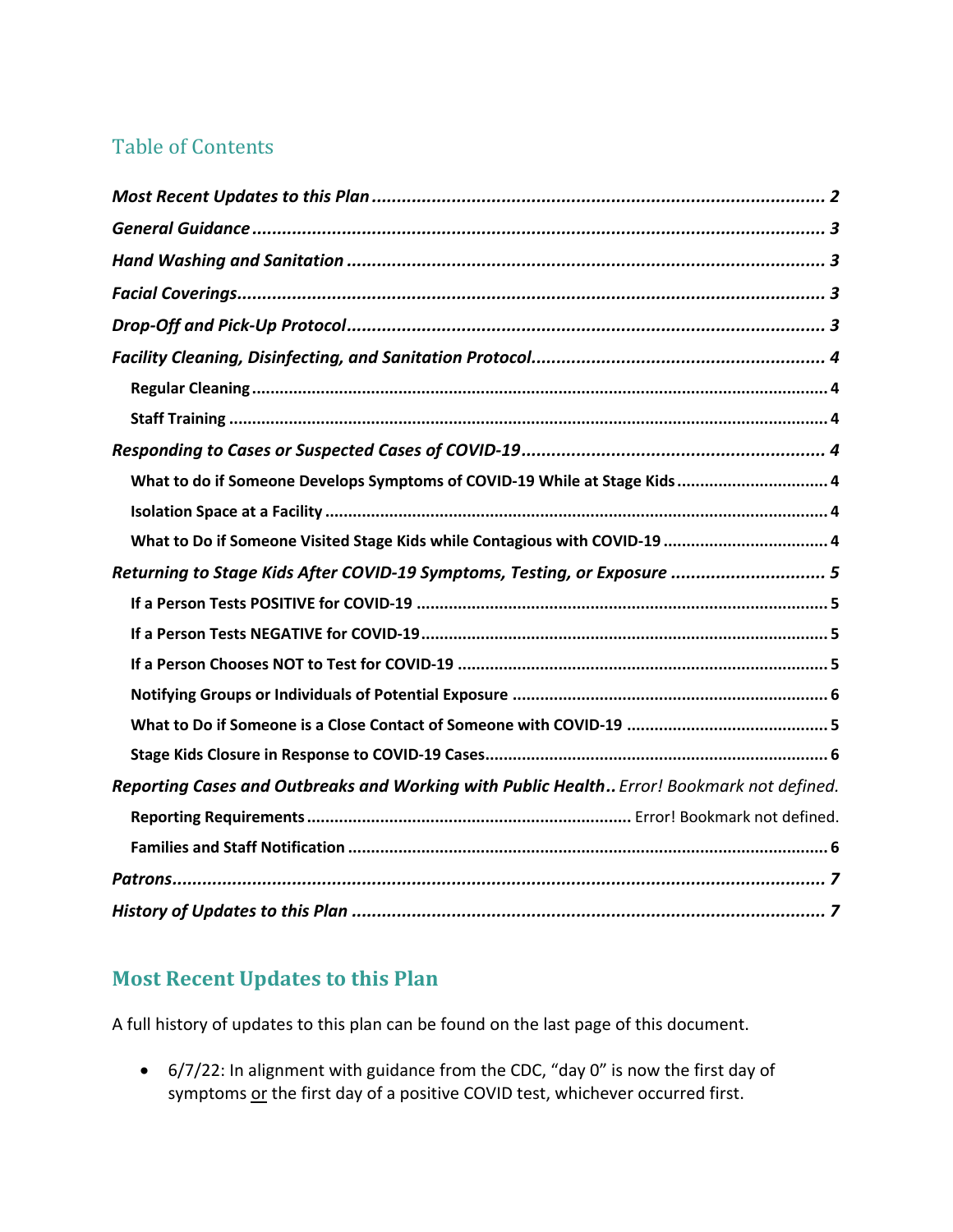# **General Guidance**

**By choosing to participate in Stage Kids programs, parents, kids, staff (employees and contractors) and volunteers agree to adhere by the policies and guidelines in this plan. Additionally, all participants agree to adhere to the COVID-19 policies and guidelines of any alternative venues at which Stage Kids programs are held, even if they differ from the policies and guidelines herein.**

**Parents must monitor their children for symptoms of illness and keep children home and notify Stage Kids staff if their child has any of the following symptoms:**

- Any cold or flu-like symptoms, including but not limited to: fever (100.4+ degrees), cough, shortness of breath or difficulty breathing, chills, muscle pain, headache, sore throat, new loss of taste or smell; or
- Obtained a positive COVID-19 test result; or
- Been in close contact in the last 48 hours with someone who has tested positive for COVID-19.

**Students who report any of the above must remain home and follow the requirements and guidance in this plan (see "Returning to Stage Kids after COVID-19 Symptoms, Testing or Exposure," below).**

### **Hand Washing and Sanitation**

Everyone entering a Stage Kids space will wash their hands thoroughly with soap and water or use hand sanitizer immediately upon entry and often while participating in Stage Kids activities. Students will be reminded to wash their hands after bathroom use.

### **Facial Coverings**

Masks are not required at Stage Kids activities except in compliance with quarantine protocol (see "Returning to Stage Kids after COVID-19 Symptoms, Testing or Exposure," below). Masks are encouraged for persons who have are immunocompromised, medically fragile, or otherwise at high risk for severe COVID-19. Masks will be available for those who request them.

# **Drop-Off and Pick-Up Protocol**

- **Drop-off:** Family members may remain in the car, drive up to entrance to let child out and watch them enter the building.
- **Pick-up:** Family members may remain in the car. Enter through west driveway entrance; pull around the back of the building around to the east side to meet a Stage Kids staff and your child. Staff will sign the child out based on initials of family member picking up.
- **If someone other than a parent is picking up child, Stage Kids needs to be notified in advance.**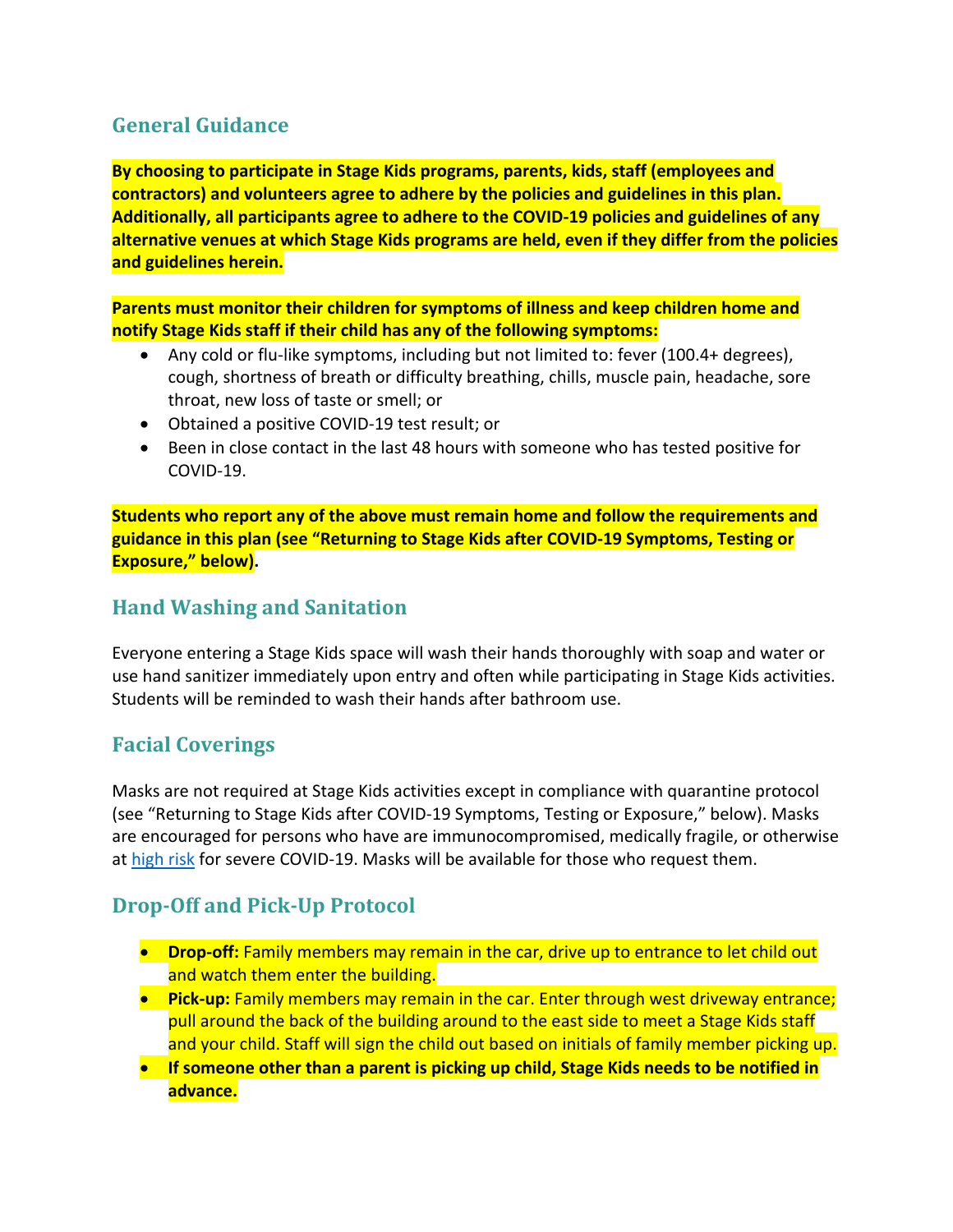# **Facility Cleaning, Disinfecting, and Sanitation Protocol**

#### Regular Cleaning

Clorox/Lysol wipes and hand sanitizer will be available at the check-in counter, office, and restrooms. Staff and students will be trained on when and how to use wipes and hand sanitizer. Staff will wipe down high-touch surfaces with Clorox wipes regularly during and after all Stage Kids programs. The Grange will be fully cleaned by a janitor every week.

#### **Staff Training**

Stage Kids staff will be trained on proper cleaning, specifically:

- High-Touch Surfaces. Employees will sanitize bathroom surfaces (toilet handles, doorknobs, faucets, and soap dispensers), other door knobs, and any other high-touch surfaces after every class/session and during sessions if multiple people are using the facility.
- Customer Contact. Employees will be encouraged to sanitize their hands after physical interaction with a customer along with any areas that a customer has touched.

## **Responding to Cases or Suspected Cases of COVID-19**

**Staff and parents or guardians of children who test positive for COVID-19 should notify Stage Kids immediately upon receipt of test results.**

#### What to do if Someone Develops Symptoms of COVID-19 While at Stage Kids

If a child or staff member develops COVID-19 symptoms, they will immediately be isolated from others, sent home, and referred to diagnostic testing as soon as feasible, regardless of COVID-19 vaccination status.

#### **Isolation Space at a Facility**

While waiting to leave Stage Kids, the individual with symptoms should wear a cloth face covering or mask if tolerated and should be isolated in a **designated isolation space: Outdoors if weather permits, and if not, Classroom 2.** Anyone providing care or evaluation to the isolated individual will wear appropriate PPE. Close off areas used by the sick person and do not use these areas until after cleaning and disinfecting them. Air out, clean, and disinfect the area after the ill person leaves.

#### What to Do if Someone Visited Stage Kids while Contagious with COVID-19

If someone visited Stage Kids while contagious with COVID-19, it is possible that children or staff may have been exposed. A person is contagious with COVID-19 starting two days before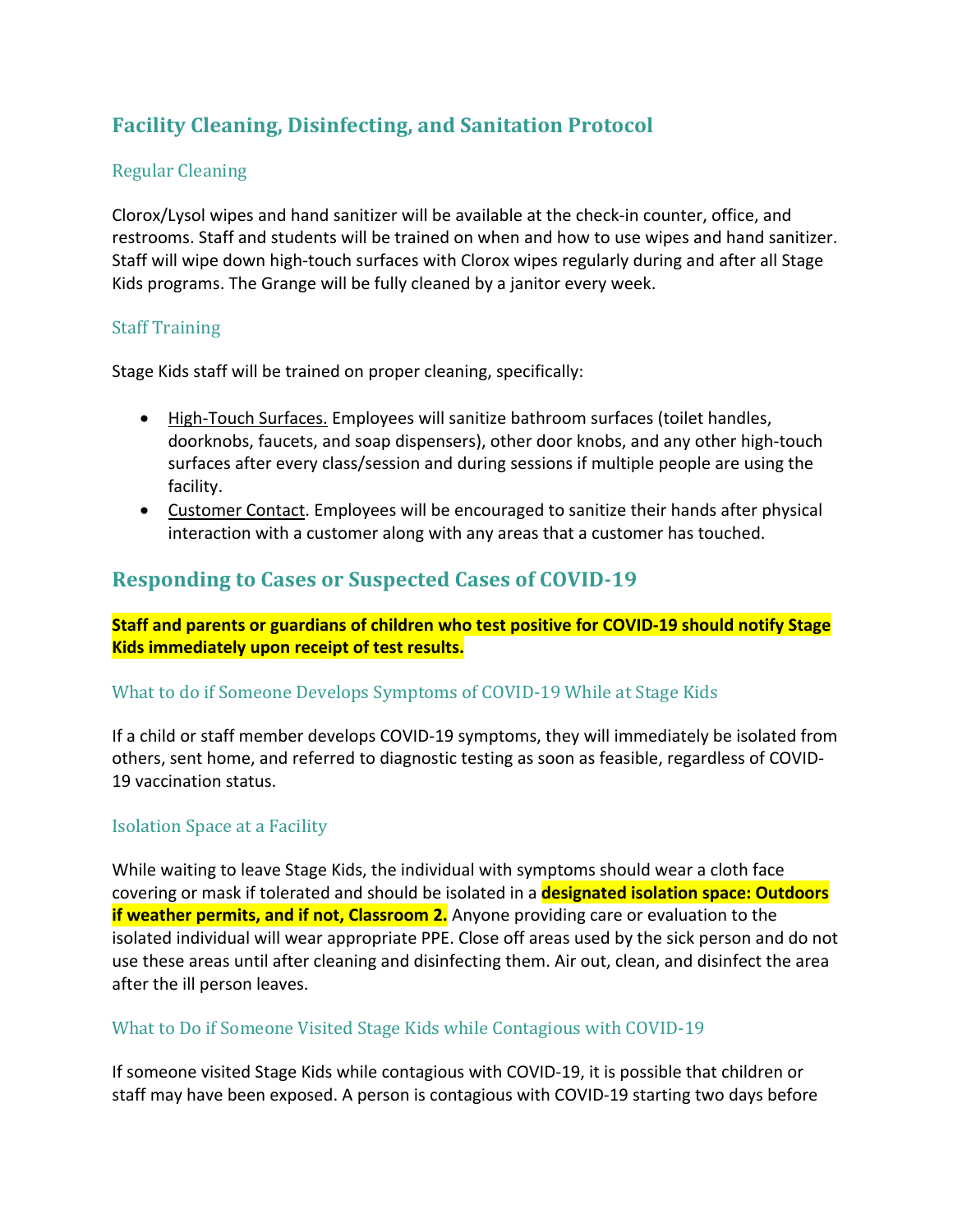they have symptoms (or if asymptomatic, two days before they test positive) and through the end of their isolation period close contacts of a person with COVID-19 should be identified to determine if they must quarantine.

### **Returning to Stage Kids After COVID-19 Symptoms, Testing, or Exposure**

#### If a Person Tests POSITIVE for COVID-19

**A student, staff, or parent who has recently participated or visited Stage Kids activities and who tests positive for COVID-19 is required to isolate at home, regardless of vaccination status.** The isolation period is 10 full days from the start of symptoms or the date of positive test. See Calculating Your Isolation Period for additional information.

The individual may return after 5 full days of isolation (first day of symptoms or day of positive test is day 0, whichever occurred first) if:

- Their symptoms have improved or they are asymptomatic, AND
- They are without a fever for the past 24 hours without use of fever-reducing medications.

AND IF returning to Stage Kids days 6-10, the individual is **required** to:

- Wear a well-fitted mask or face shield with a drape during days 6-10 of their isolation period, consistent with CDC guidance, **OR**
- Test negative with an antigen or at-home test any day after day 5 before returning without a mask. Testing beyond day 10 is not necessary.

If the individual is not able to wear a well-fitted mask or face shield with a drape, AND does not test negative, they are **required** to continue isolating through the end of their isolation period.

See also the What to do if a Person is Symptomatic flowchart as a reference.

#### If a Person Tests NEGATIVE for COVID-19

If a person with COVID-19 symptoms tests negative, **they may return to the facility after their symptoms have subsided for at least 24 hours so long as they are not a close contact of someone with COVID-19 and subject to quarantine (see below).**

#### If a Person Chooses NOT to Test for COVID-19

If a person with COVID-19 symptoms does not get tested or see a health care provider from whom they receive an alternative diagnosis, **they should follow the same isolation guidance as persons who test positive.** This is irrespective of vaccination status.

What to Do if Someone is a Close Contact of Someone with COVID-19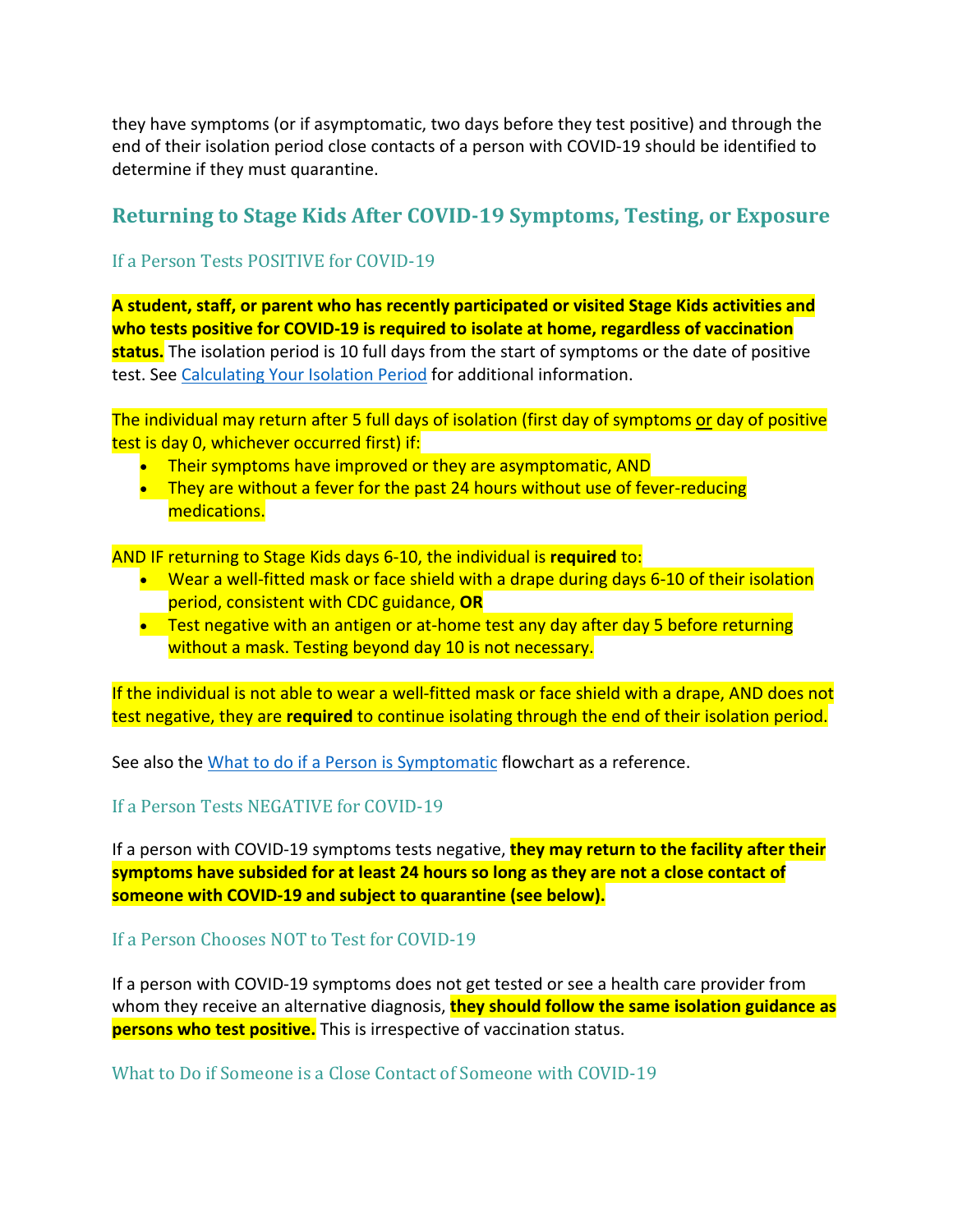A "close contact" is someone who has been in close proximity to a person who was presumably contagious with COVID-19 (2 days prior to onset of symptoms and has tested positive for COVID-19). Close proximity means they were either less than 3' away fully masked or less than 6' away unmasked for a cumulative of at least 15 minutes over a 24-hour period.

#### **Close contacts who have had a positive COVID case in the last 90 days do not need to quarantine.**

**Regardless of vaccination, individuals who have been a close contact of a COVID-19 positive person may choose to either follow the isolation protocol defined in "If a Person Tests Positive for COVID-19" (above) or participate in a Test to Stay protocol (below).**

#### *Test to Stay Protocol*

Individuals who have been exposed to COVID-19 may continue to attend Stage Kids activities if:

- They have no symptoms AND
- They test negative for COVID-19 after known exposure but before returning to Stage Kids activities AND
- They test negative for COVID-19 again on day 6 after known exposure (known exposure is day 0).
- If the known COVID-19 exposure is someone in their home, they must also test negative for COVID-19 on day 10 after initial known exposure (initial known exposure is day 0).

Antigen tests, point of care (POC) molecular tests, or at-home tests are acceptable and preferred, given the ability to obtain results within minutes and the need to identify positive individuals and isolate in a timely fashion.

If an individual tests positive for COVID-19 at any time, they must isolate at home and follow the isolation guidance in "If a Person Tests Positive for COVID-19", above.

#### Notifying Groups or Individuals of Potential Exposure

If someone participated in or visited Stage Kids activities while contagious with COVID-19, we will directly notify any parent of a student who has been identified as a close contact of the contagious person (within 3' even if masked or within 6' without mask for a cumulative of 15 minutes over a 24-hour period during the period of time when the person with COVID-19 was infectious).

#### Families and Staff Notification

Stage Kids is required to inform staff who may have been exposed to COVID-19 about the potential exposure while maintaining confidentiality of the person who tested positive, as required by the Americans with Disabilities Act (ADA). Stage Kids is required to provide written notice to all employees and contracted employees who were on the premises at the same worksite as the person with COVID-19 that they may have been exposed to COVID-19.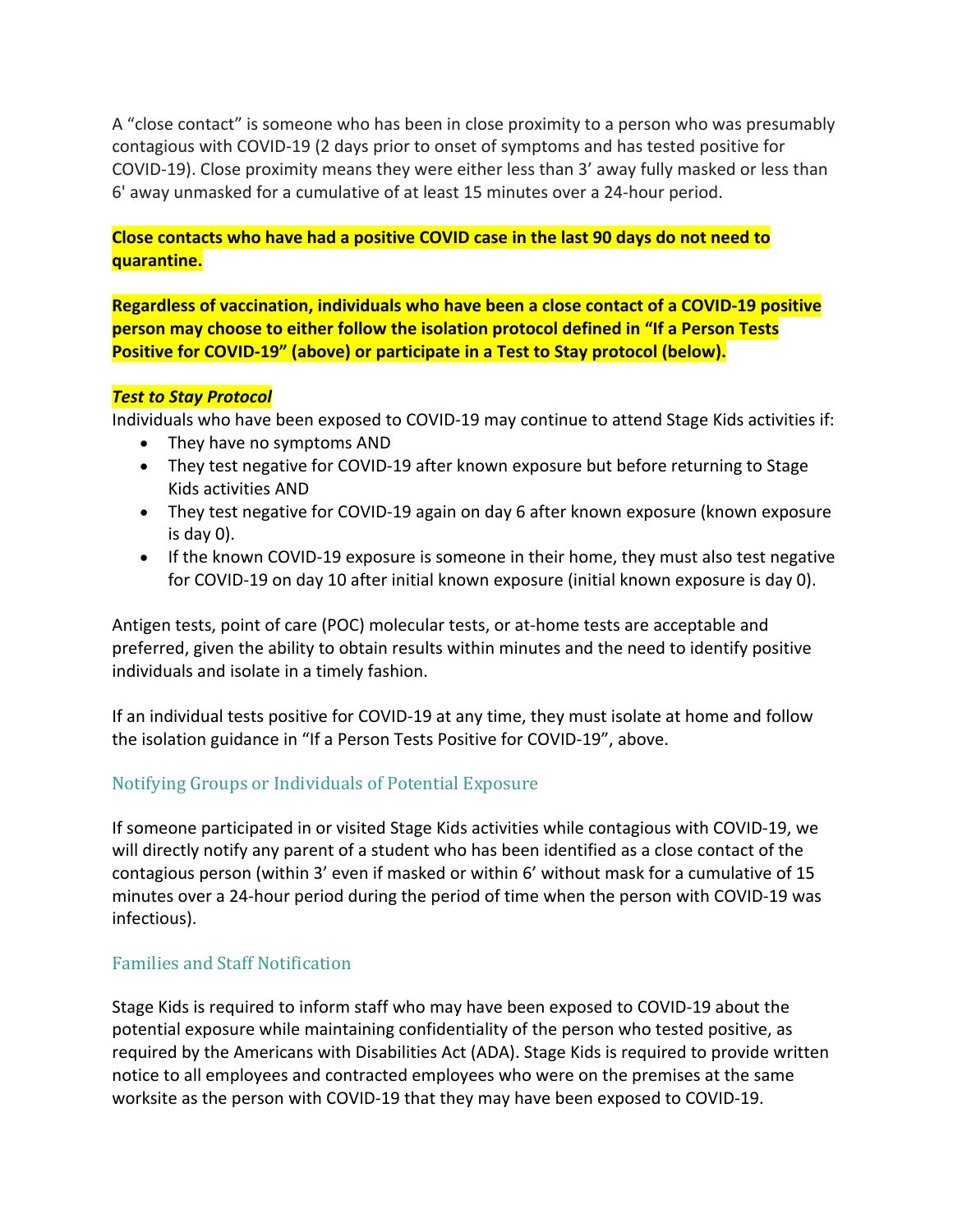### **Patrons**

Patrons will not be required to wear a mask, be vaccinated, provide a negative COVID test, or physically distance at Stage Kids performances unless required to do so by the venue at which the performance takes place.

# **History of Updates to this Plan**

- 6/7/22: In alignment with guidance from the CDC, "day 0" is now the first day of symptoms or the first day of a positive COVID test, whichever occurred first.
- 3/16/22: In alignment with recent guidance from WA DOH, updates were made to isolation requirements, potential exposure quarantine requirements, program capacity requirements, and physical distancing requirements. Updates were also made to notification of exposure protocol and cleaning protocol (return to regular cleaning).
- 3/8/22: Update to Board policy regarding Stage Kids staff vaccination/testing requirement: *Effective immediately, Stage Kids will no longer require staff (including volunteers) to be fully vaccinated or test weekly for COVID-19*. Update to remove masking requirement beginning March 12 in alignment with Governor's proclamation.
- 2/25/22: Updates related to Quarantine and Isolation in alignment with CDC guidance. Updates removing mask requirement beginning March 21, 2022. Update acknowledging acceptance of COVID-related protocols at alternative venues. Update to give Stage Kids the right to update guidance in alignment with guidance from the CDC and/or state or local authorities, even mid-program.
- 3/8/22: Update to Board policy regarding Stage Kids staff vaccination/testing requirement: *Effective immediately, Stage Kids will no longer require staff (including volunteers) to be fully vaccinated or test weekly for COVID-19*. Update to remove masking requirement beginning March 12 in alignment with Governor's proclamation.
- 2/25/22: Updates related to Quarantine and Isolation in alignment with CDC guidance. Updates removing mask requirement beginning March 21, 2022. Update acknowledging acceptance of COVID-related protocols at alternative venues. Update to give Stage Kids the right to update guidance in alignment with guidance from the CDC and/or state or local authorities, even mid-program.
- 9/18/21: With immediate effect and until further notice, for the health and safety of participants in Stage Kids programs, the Stage Kids Board will require all staff and contractors to be fully vaccinated or test weekly for COVID-19. Further, volunteers working directly with children must also follow the same protocol.
	- o *Exception for Fall 2021: Program contractors who have already signed contracts for the 2021 fall quarter who choose not to be vaccinated are strongly encouraged but not required to test weekly. Contractors who are vaccinated but are concerned about a close contact with a COVID case are also encouraged to test. If personal insurance is not available to cover the tests, contractors can have tests billed to Stage Kids.*